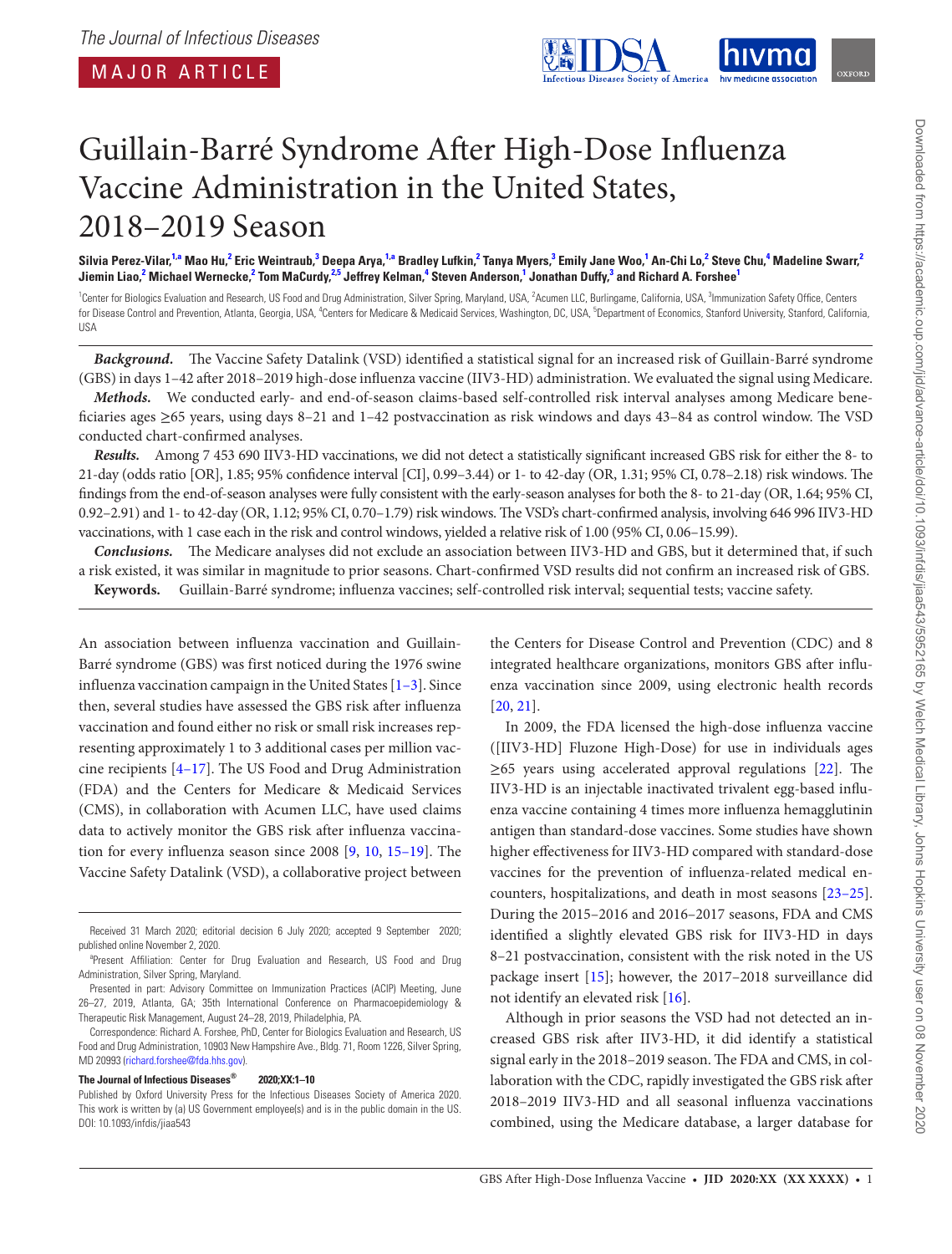the target study population than the ones available to the VSD. This manuscript describes the results of these investigations.

# METHODS

# **Rapid Cycle Analysis in the Vaccine Safety Datalink**

The VSD conducted rapid cycle analysis [\[26](#page-9-3)] to sequentially monitor, on a weekly basis, the risk of GBS and other selected adverse events among individuals ages ≥6 months vaccinated with any seasonal influenza vaccine from July 1, 2018 through April 3, 2019, using current-vs-historical and self-controlled risk interval (SCRI) designs [\[27](#page-9-4), [28\]](#page-9-5). The methods we describe here focus on the investigation of GBS risk in days 1–42 after IIV3-HD administration among individuals ages ≥65 years.

## **Data Sources (Vaccine Safety Datalink)**

The analyses used data from the following VSD sites: HealthPartners Institute (Minneapolis, MN), Marshfield Clinic Research Institute (Marshfield, WI), and Kaiser Permanente of the following: Colorado (Denver), Northwest (Portland, OR), Northern California (Oakland, CA), Southern California (Pasadena, CA), and Washington (Seattle, WA).

### **Exposure and Outcome Definition (Vaccine Safety Datalink)**

The VSD used electronic vaccine registries to capture influenza vaccine administrations using the current HL7 standard CVX codes ([Supplementary Material S1\)](http://academic.oup.com/jid/article-lookup/doi/10.1093/infdis/jiaa543#supplementary-data) [\[29](#page-9-6)]. Where appropriate, the VSD used the *International Classification of Diseases, Ninth Revision, Clinical Modification* (ICD-9-CM) code 357.0 and the *International Classification of Diseases, Tenth Revision, Clinical Modification* (ICD-10-CM) code G61.0, to identify all first-in-365-days potential GBS cases from the inpatient, outpatient clinic, and emergency room settings. To account for partially elapsed risk windows and late-arriving data, the VSD adopted previously described methods [\[30](#page-9-7), [31](#page-9-8)]. Because the VSD identified a statistical signal, they conducted a per-protocol chart review of all potential GBS cases to confirm disease onset and classify cases according to the GBS case definition developed by the Brighton Collaboration (BC) [\[32](#page-9-9)].

### **Statistical Analyses (Vaccine Safety Datalink)**

To provide real-time monitoring of GBS risk, the VSD used a Poisson-based maximized sequential probability ratio test (maxSPRT) stratified by site to compare the observed number of GBS cases in the 1–42 days after IIV3-HD administration with the number expected based upon historical rates of GBS occurring within 1–42 days after administration of trivalent and quadrivalent influenza vaccines in prior seasons (2012–2016) [\[30](#page-9-7), [33](#page-9-10)]. The VSD also conducted SCRI analyses using a sequential method binomial maxSPRT [\[30](#page-9-7), [33](#page-9-10)], comparing the number of GBS cases in days 1–42 postvaccination (risk window) with that in days 43–84 postvaccination (control window). For both the Poisson and SCRI analyses, the VSD defined a statistical signal when the log-likelihood ratio test statistic exceeded the

prespecified critical value [[20,](#page-8-8) [21\]](#page-8-9). After chart review, the VSD conducted an end-of-season nonsequential SCRI analysis comparing the number of confirmed GBS cases identified in the risk window versus that in the control window.

## **Self-Controlled Risk Interval Analyses in Medicare**

After the VSD statistical signal, the FDA, CMS, and Acumen LLC, in collaboration with the CDC, to conduct a per-protocol early-season SCRI analysis [\[34](#page-9-11)] to assess the GBS risk after IIV3-HD and all seasonal influenza vaccines combined administered from August 11, 2018 through November 9, 2018, to Medicare beneficiaries ages ≥65 years enrolled in Medicare Fee-for-Service (FFS) Parts A (hospitalization) and B (outpatient medical care) ([Figure 1\)](#page-2-0). As further evaluation of the early season results, we conducted a per-protocol end-of-season SCRI analysis including influenza vaccinations administered through June 29, 2019 [\(Supplementary Material S2](http://academic.oup.com/jid/article-lookup/doi/10.1093/infdis/jiaa543#supplementary-data)).

# **Data Sources (Medicare)**

We used Medicare enrollment and claims data [\[35\]](#page-9-12). In the early-season analyses, we included claims observed through March 15, 2019 (week 31), which allowed us to capture approximately 84% of IIV3-HD administrations with approximately 96% claims maturity (probability of observing GBS cases in the control window given that they had occurred), using November 9, 2018 as vaccination cutoff date ([Supplementary Material S3](http://academic.oup.com/jid/article-lookup/doi/10.1093/infdis/jiaa543#supplementary-data)). In the end-of-season analyses, we included claims observed through September 27, 2019 (including approximately 100% of IIV3-HD administrations with approximately 99.9% claims maturity).

## **Exposure and Outcome Definition (Medicare)**

We defined exposure as the beneficiary's first influenza vaccination within the study period, and we defined an incident GBS case as a vaccinated beneficiary discharged from a hospital during days 1–84 postvaccination with a GBS diagnosis (ICD-10-CM code G61.0) in first diagnosis position. We required continuous enrollment for 183 days before vaccination through the end of the control window or death, whichever occurred earlier [\(Supplementary Material S4](http://academic.oup.com/jid/article-lookup/doi/10.1093/infdis/jiaa543#supplementary-data)). If a beneficiary died before the end of the observation period, we included the entire planned person-time of the individual. We excluded beneficiaries if there was one of the following: (1) a GBS diagnosis in any position/ setting during the 183 days prevaccination or on the influenza vaccination date or (2) a GBS diagnosis in any setting more than 7 days before the primary-coded GBS hospitalization. To minimize measurement error, we assigned each GBS case's "earliest onset date" as either the hospitalization date or as the date of the first GBS claim in any position/setting in the 7 days prior [\[16](#page-8-10)]. We used Healthcare Common Procedure Coding System and Current Procedural Terminology codes from outpatient claims to identify administered vaccines [\(Supplementary Material S5](http://academic.oup.com/jid/article-lookup/doi/10.1093/infdis/jiaa543#supplementary-data) and [S6\)](http://academic.oup.com/jid/article-lookup/doi/10.1093/infdis/jiaa543#supplementary-data). We also searched Part D (prescription drug coverage)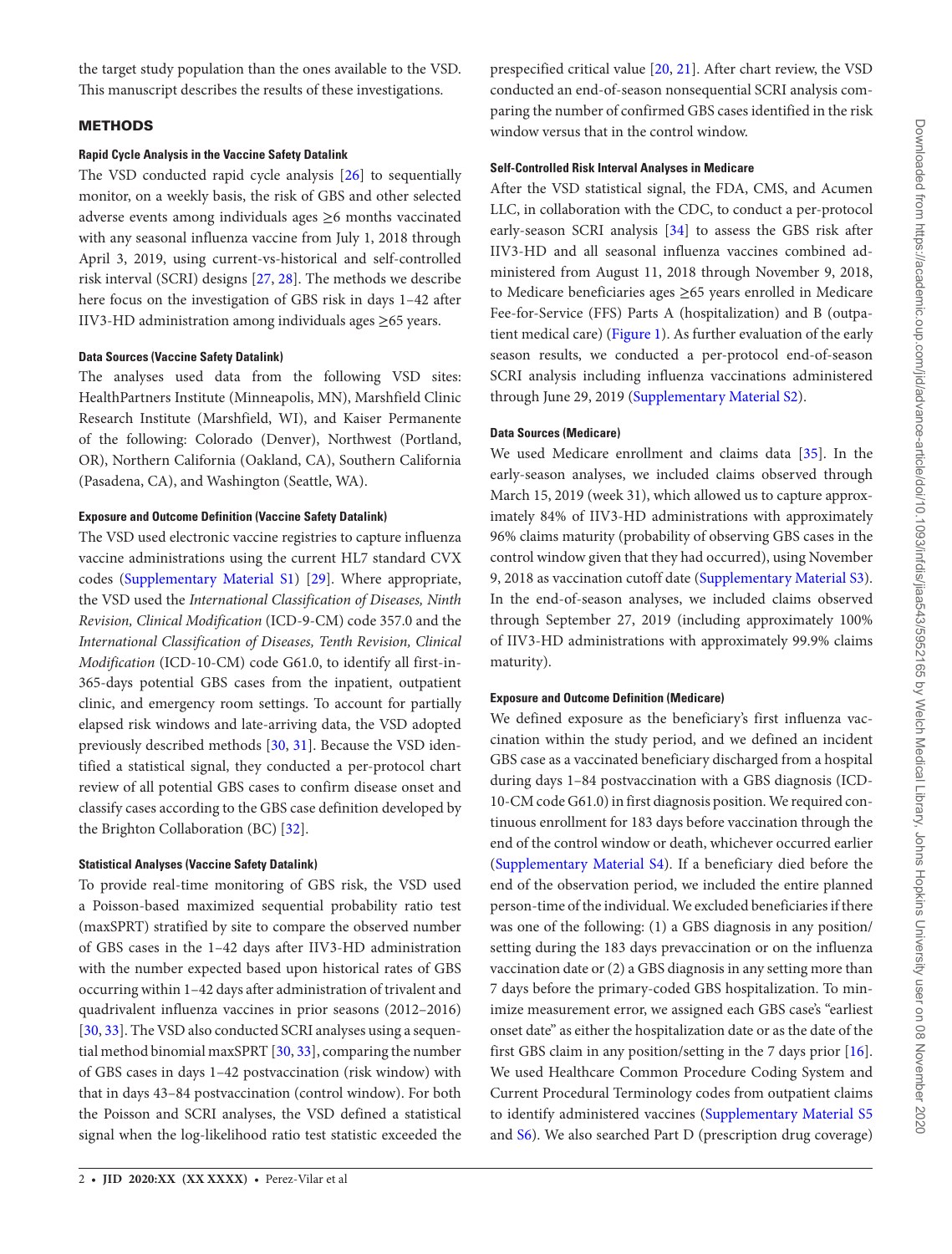

<span id="page-2-0"></span>Figure 1. Medicare Fee-for-Service population number of overall seasonal and high-dose influenza vaccine administrations in the early-season surveillance population by vaccination week. SCRI, self-controlled risk interval.

claims for concomitant vaccines using National Drug Codes [\(Supplementary Material S7](http://academic.oup.com/jid/article-lookup/doi/10.1093/infdis/jiaa543#supplementary-data)).

# **Statistical Analyses (Medicare)**

We completed crude and seasonality-adjusted SCRI analyses [\[23](#page-9-1), [24](#page-9-13), [36](#page-9-14)] using claims-based GBS cases. We used days 8-21 and 1–42 postvaccination as primary and secondary risk windows, respectively, and days 43–84 postvaccination as control window. We selected days 8–21 postvaccination as primary risk window because prior studies' findings showed higher risk in this window [[1,](#page-8-0) [10,](#page-8-5) [11](#page-8-11), [15](#page-8-6), [16\]](#page-8-10). For the early-season analyses, we also used imputed chart-confirmed cases. The imputed quantitative bias analysis sampled chart-confirmed GBS cases with probability equal to the positive predictive value (PPV) of 71.2%, derived from the medical record review we conducted during the 2015–2016 influenza season [\[15](#page-8-6)]; odds ratio (OR) estimates were combined after repeating the imputation process 1000 times [[37\]](#page-9-15). To adjust for seasonality, we used the CDC's virologic surveillance data [\[38](#page-9-16)]. We used conditional logistic regression to calculate the ORs with 95% confidence intervals (CIs), offset by length of observation time. We calculated attributable risk (AR) as the difference in the number of GBS cases observed in the risk and control windows, divided by the total number of vaccinated beneficiaries. Details on the calculation of the ORs, AR, seasonality adjustment, and PPV-imputed quantitative bias analysis are described elsewhere [[16](#page-8-10), [23](#page-9-1), [39\]](#page-9-17). Our power calculations showed that our early analyses would have 99% power to detect an OR of 4.0, 92% power to detect an OR of 3.0, and 56% power to detect an OR of 2.0 in the primary risk window [\(Supplementary Material S8.1\)](http://academic.oup.com/jid/article-lookup/doi/10.1093/infdis/jiaa543#supplementary-data).

We conducted the Medicare study as part of the SafeRx Project, a joint initiative of CMS and the FDA [[40](#page-9-18)]. The Research Involving Human Subjects Committee of the FDA's Center for Biologics Evaluation and Research approved the surveillance. For the VSD study, the institutional review boards of each participating site approved the study. The analyses were conducted using R 3.3.4 (R Foundation for Statistical Computing, Vienna, Austria) and SAS 9.4 (SAS Institute Inc., Cary, NC).

# RESULTS

#### **Rapid Cycle Analysis in the Vaccine Safety Datalink**

A total of 646 996 (45.9%) members received IIV3-HD, with a median age of 73 years (interquartile range [IQR], 69–79 years). Descriptive statistics by vaccine type are shown in [Table 1.](#page-3-0)

# **Self-Controlled Risk Interval Analysis**

During the week of December 9, 2018, the VSD detected a statistical signal for GBS after IIV3-HD using the binomial SCRI method. By then, the VSD sites had administered 614 200 doses of IIV3-HD and observed 5 GBS cases within days 1–42 after IIV3-HD versus zero cases in the 43- to 84-day comparison window (Table 2). This resulted in a relative risk (RR) of 11 and a corresponding log-likelihood ratio (LLR) of 3.47 that exceeded the critical value of 3.39.

As of April 3, 2019 (final VSD surveillance week), there were 9 potential GBS cases within 1–84 days after 645 362 IIV3-HD doses; 8 cases occurred during days 1–42 postvaccination, and 1 case occurred during days 43–84 postvaccination. After chart review, the VSD confirmed 1 GBS case in the risk window (onset on day 1), classified as BC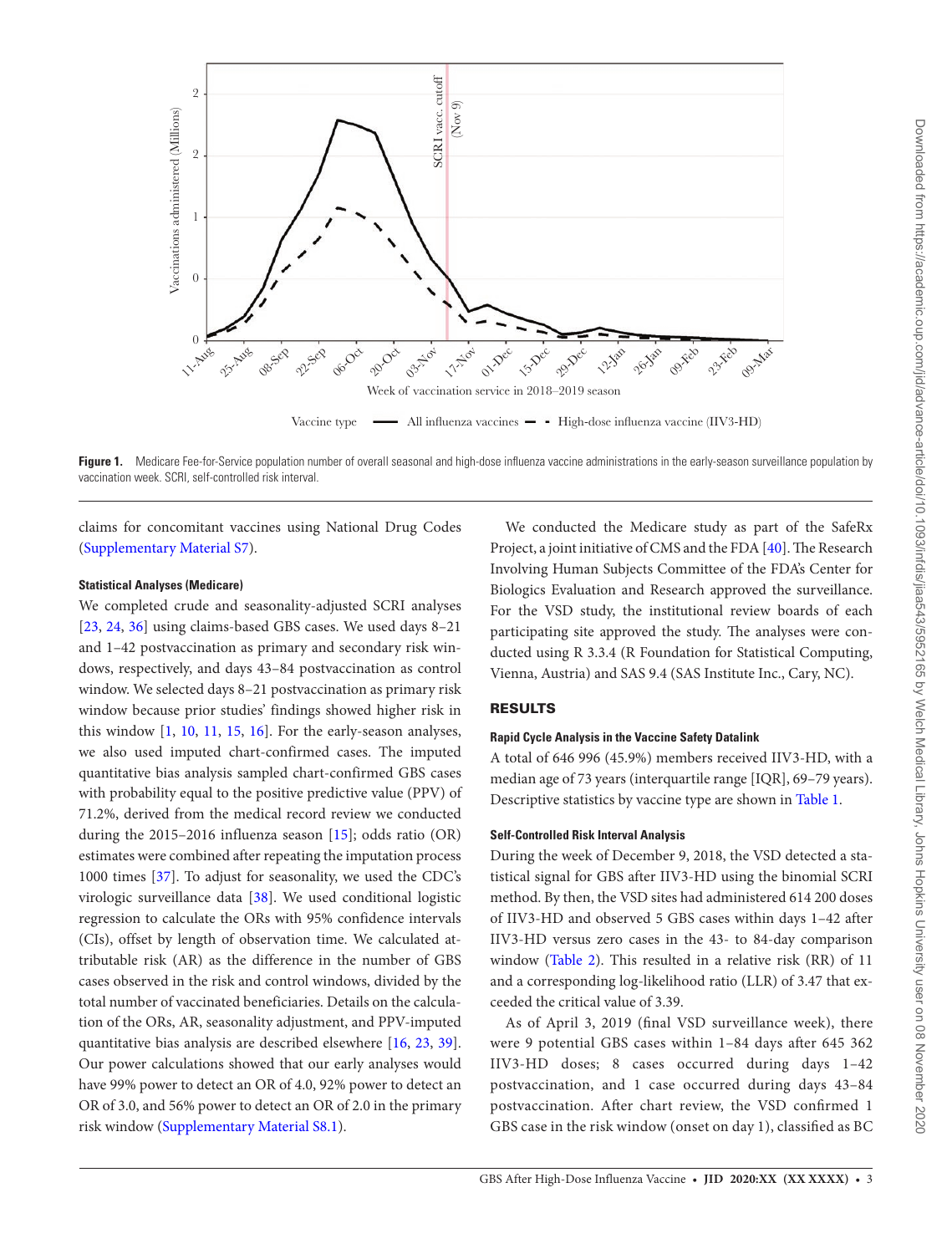<span id="page-3-0"></span>

|                                           |                                                      |        | Vaccine Type                          |       |                   |       |                             |      |                             |         |                       |       |                           |       |                       |       |
|-------------------------------------------|------------------------------------------------------|--------|---------------------------------------|-------|-------------------|-------|-----------------------------|------|-----------------------------|---------|-----------------------|-------|---------------------------|-------|-----------------------|-------|
|                                           |                                                      |        |                                       |       |                   |       | <b>Standard Dose</b>        |      |                             |         |                       |       |                           |       |                       |       |
| Beneficiaries'                            | All Influenza-<br>Vaccinated<br><b>Beneficiaries</b> |        | High-Dose <sup>a</sup><br>$(IIV3-HD)$ |       | Trivalent (IIV3)  |       | Quadrivalent<br>$(II\vee4)$ |      | IIV3/IIV4                   |         | Adjuvanted<br>(alIV3) |       | Cell-Cultured<br>(cclIV4) |       | Recombinant<br>(RIV4) |       |
| Characteristics                           | No.                                                  | %      | No.                                   | $\%$  | No.               | %     | No.                         | %    | No.                         | $\%$    | No.                   | %     | No.                       | %     | No.                   | %     |
| Influenza-<br>vaccinated<br>beneficiaries | 1 410 974                                            | 100%   | 646 996                               | 100%  | 36 775            | 100%  | 558 907                     |      | 100% 595 682                | 100%    | 27 449                | 100%  | 114 387                   | 100%  | 26 460                | 100%  |
| Age (years)                               |                                                      |        |                                       |       |                   |       |                             |      |                             |         |                       |       |                           |       |                       |       |
| Mean (SD)                                 | 74 (8.3)                                             |        | 74.4(8.1)                             |       | 73.9 (8.3)        |       | 73.7 (7.9)                  |      | 73.7(8)                     |         | 72.9 (8.2)            |       | 73.9(8.0)                 |       | 73.5(8.2)             |       |
| Median (IQR)                              | 72 (68-78)                                           | $\sim$ | 73<br>$(69 - 79)$                     |       | 72<br>$(68 - 79)$ |       | 72<br>$(68 - 78)$           |      | 72<br>$(68 - 78)$           |         | 71<br>$(68 - 76)$     |       | 72<br>$(68 - 78)$         |       | 72<br>$(68 - 78)$     |       |
| $65 - 74$                                 | 853 049                                              | 60.5%  | 378 257 58.5%                         |       | 22 841            | 62.1% | 347 431 62.2% 370 272 62.2% |      |                             |         | 18 3 10               | 66.7% | 69 487                    | 60.7% | 16 723                | 63.2% |
| 75-84                                     | 410 980                                              | 29.1%  | 195 773 30.3%                         |       | 9461              | 25.7% |                             |      | 158 063 28.3% 167 524 28.1% |         | 7066                  | 25.7% | 33 365                    | 29.2% | 7252                  | 27.4% |
| $\geq 85$                                 | 146 945                                              | 10.4%  | 72966                                 | 11.3% | 4473              | 12.2% | 53 413                      | 9.6% | 57886                       | $9.7\%$ | 2073                  | 7.6%  | 11 535                    | 10.1% | 2485                  | 9.4%  |
| Sexb                                      |                                                      |        |                                       |       |                   |       |                             |      |                             |         |                       |       |                           |       |                       |       |
| Male                                      | 630 283                                              |        | 44.7% 286.373                         | 44.3% | 16 208            | 44.1% | 251 545 45.0% 267 753 44.9% |      |                             |         | 11 989                | 43.7% | 52 451                    | 45.9% | 11 7 17               | 44.3% |
| Female                                    | 780 676                                              |        | 55.3% 360 615 55.7%                   |       | 20 567            | 55.9% | 307 358 55.0% 327 925 55.1% |      |                             |         | 15 4 58               | 56.3% | 61 935                    | 54.1% | 14 743                | 55.7% |
| Concomitant<br>Vaccination                |                                                      |        |                                       |       |                   |       |                             |      |                             |         |                       |       |                           |       |                       |       |
| <b>No</b>                                 | 1 303 855                                            | 92.4%  | 594 235 91.8%                         |       | 35 4 31           | 96.3% |                             |      | 518 113 92.7% 553 544 92.9% |         | 24 824                | 90.4% | 106 983                   | 93.5% | 24 2 69               | 91.7% |
| Any                                       | 107 119                                              | 7.6%   | 52 761                                | 8.2%  | 1344              | 3.7%  | 40 794                      | 7.3% | 42 138                      | 7.1%    | 2625                  | 9.6%  | 7404                      | 6.5%  | 2191                  | 8.3%  |

Abbreviations: IIV3-HD, high-dose influenza vaccine; IQR, interquartile range; SD, standard deviation.

<sup>a</sup>The total number of high-dose vaccinations is slightly higher in the descriptive analysis than in the statistical sequential analysis due to missing variables.

<sup>b</sup>A very small number of records are missing sex.

Level 2, and 1 in the control window (onset on day 61), classified as BC Level 1. The VSD ruled out other 7 cases because they either were historical cases  $(n = 2)$ , had alternative diagnoses  $(n = 2)$ , symptom onset before or on vaccination day  $(n = 2)$ , or lack of evidence for a GBS diagnosis  $(n = 1)$ . The end-of-season nonsequential chart-confirmed SCRI analysis involved 646 996 IIV3-HD vaccinations and yielded a RR of 1.00 (95% CI, 0.06–15.99) [\(Tables 1](#page-3-0) and [2](#page-4-0)).

## **Current-Versus-Historical Poisson Analysis**

During the week in which the VSD identified a statistical signal using the SCRI method (December 9, 2018), the current-vshistorical Poisson analysis did not signal. Because of the more stringent data-lag adjustment required when implementing the binomial SCRI method, there was 1 additional case in the current-vs-historical Poisson, which led to 6 cases identified in the 42-day risk window vs 3.89 expected cases. The RR was 1.54 and the LLR was 0.49, which did not exceed the critical value of 3.03. The end-of-season current-vs-historical Poisson analysis did not signal after observing 8 cases versus an expected number of 4.99 cases, with a corresponding RR of 1.60 and LLR of 0.76.

#### **Self-Controlled Risk Interval Analyses in Medicare**

For the early-season analyses, the study population included 12 159 346 influenza-vaccinated beneficiaries. Of them, 7 453 690 (61.3%) received IIV3-HD. Among those vaccinated with IIV3-HD, the median age was 75 years (IQR, 70–81 years), 58% were women, and 91% did not receive other vaccinations in the same day. The end-of season study population included 14 437 945 beneficiaries vaccinated with any influenza vaccine; of them, 8 667 640 (60.0%) received IIV3-HD. Descriptive statistics by vaccine type are shown in [Table 3](#page-4-1) and [Supplementary](http://academic.oup.com/jid/article-lookup/doi/10.1093/infdis/jiaa543#supplementary-data)  [Material S9](http://academic.oup.com/jid/article-lookup/doi/10.1093/infdis/jiaa543#supplementary-data).

#### **Primary Risk Window (8–21 Days Postvaccination)**

For the early-season analyses, we identified 16 GBS claims in the primary risk window after IIV3-HD and 26 in the control window ([Figure 2](#page-5-0)), resulting in an OR of 1.85 (95% CI, 0.99– 3.44) and an AR of 0.98 (95% CI, −0.02 to 1.82) per million influenza-vaccinated beneficiaries [\(Table 4\)](#page-6-0). We obtained an OR of 1.84 (95% CI, 0.78–4.31) in the PPV-imputed quantitative bias analysis. For the end-of-season analysis, we identified 18 and 33 GBS claims after IIV3-HD in the primary risk and control windows, respectively, resulting in an OR of 1.64 (95% CI, 0.92–2.91) and an AR of 0.81 (95% CI, −0.14 to 1.63) per million influenza-vaccinated beneficiaries ([Figure 3;](#page-7-0) [Table 4\)](#page-6-0).

For the early-season analyses, we obtained an OR of 1.57 (95% CI, 0.94–2.63) for all influenza vaccines combined and an AR of 0.66 (95% CI, −0.09 to 1.33) per million vaccinated beneficiaries; the OR we obtained in the PPV-imputed quantitative bias analyses was 1.56 (95% CI, 0.78–3.15). In the end-ofseason analysis, we observed an OR of 1.58 (95% CI, 1.00–2.51) and an AR of 0.72 (95% CI, 0.00–1.36) per million influenzavaccinated beneficiaries.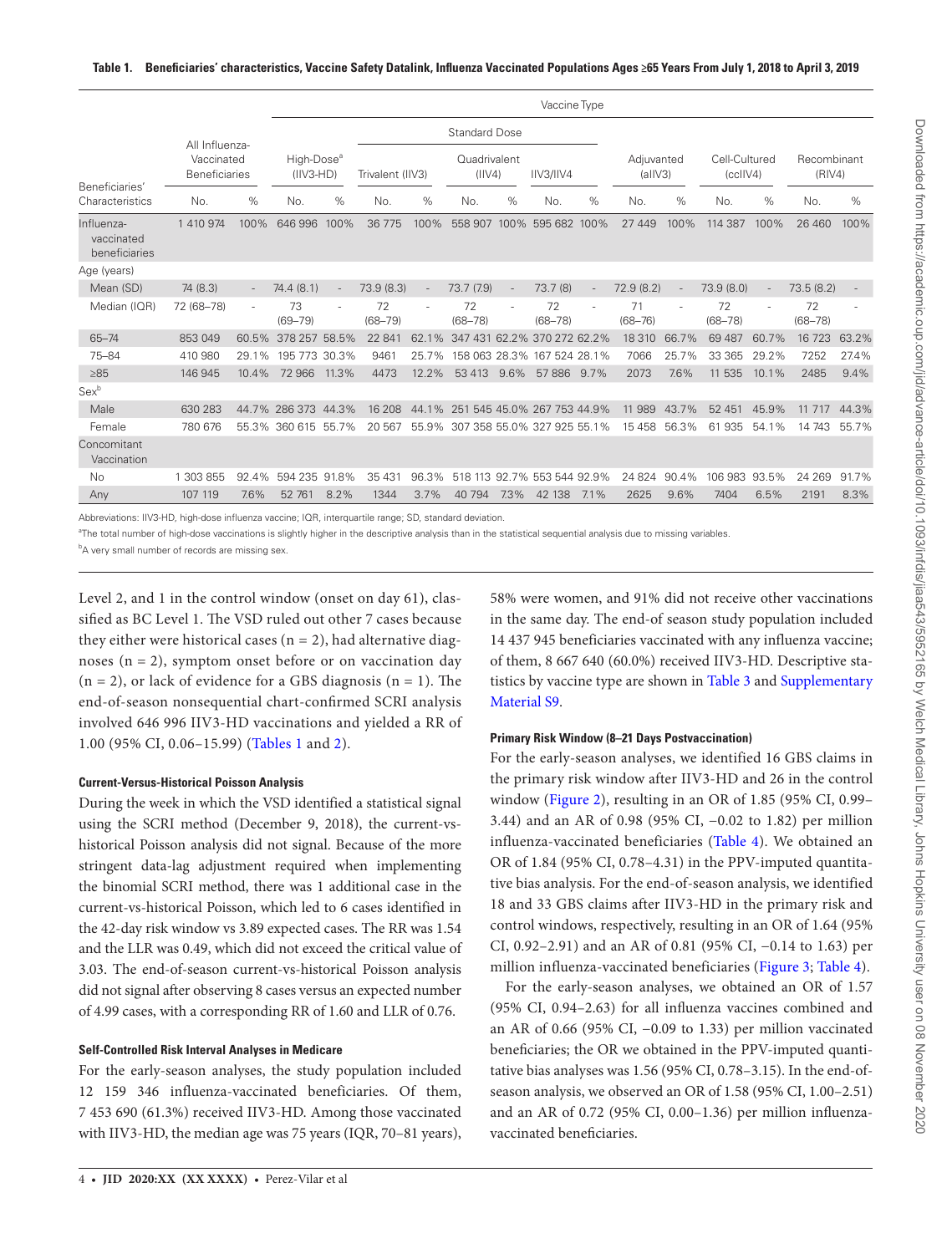### <span id="page-4-0"></span>**Table 2. Vaccine Safety Datalink Rapid Cycle and End-of-Season Analysis Results**

| Analysis                                          |                                                                                                                              | Early Analysis (De-<br>cember 9, 2018) | End-of-Season Anal-<br>ysis (April 3, 2019) |
|---------------------------------------------------|------------------------------------------------------------------------------------------------------------------------------|----------------------------------------|---------------------------------------------|
| Number of IIV3-HD Administrations                 |                                                                                                                              | 614 200                                | 645 362                                     |
| Sequential self-controlled risk interval analysis | GBS cases <sup>®</sup> in days 1–42 postvaccination (risk window)                                                            | 5                                      |                                             |
|                                                   | GBS cases <sup>a</sup> in days 43–84 postvaccination (control window)                                                        | 0                                      | ۰                                           |
|                                                   | Relative risk                                                                                                                | 11                                     |                                             |
|                                                   | LLR/critical value                                                                                                           | 3.47/3.39                              | ۰                                           |
|                                                   | Nonsequential self-controlled risk interval analysis Chart-confirmed GBS cases in days 1-42 postvaccination<br>(risk window) |                                        |                                             |
|                                                   | Chart-confirmed GBS cases in days 43-84 postvaccination<br>(control window)                                                  |                                        |                                             |
|                                                   | Relative risk                                                                                                                |                                        |                                             |
|                                                   | 95% CI                                                                                                                       |                                        | $(0.06 - 15.99)$                            |
| Current-vs-historical Poisson analysis            | Observed GBS cases <sup>a</sup>                                                                                              | 6                                      | 8                                           |
|                                                   | Expected GBS cases <sup>b</sup>                                                                                              | 3.89                                   | 4.99                                        |
|                                                   | Relative risk                                                                                                                | 1.54                                   | 1.6                                         |
|                                                   | <b>LLR/critical value</b>                                                                                                    | 0.49/3.03                              | 0.76/3.03                                   |

Abbreviations: CI, confidence interval; GBS, Guillain-Barré syndrome; IIV3-HD, High-dose influenza vaccine; LLR, log-likelihood ratio of the maximized sequential probability ratio test. a *International Classification of Diseases, Tenth Revision* (ICD-10) coded cases.

b Expected GBS cases were calculated based on site-specific historical rates (combined rate across all sites: 9.04 per million vaccinations in ages ≥65 years). *International Classification of Diseases, Nineth Revision* and ICD-10 coded cases.

## **Secondary Risk Window (1–42 Days Postvaccination)**

For the early-season analyses, we identified 34 GBS claims in the secondary risk window after IIV3-HD vaccination and 26 claims in the control window [\(Figure 2\)](#page-5-0), resulting in an OR of

1.31 (95% CI, 0.78–2.18) and an AR of 1.07 (95% CI, −0.97 to 2.99) per million influenza-vaccinated beneficiaries [\(Table 4](#page-6-0)). We obtained an OR of 1.31 (95% CI, 0.65–2.61) in the PPVimputed quantitative bias analyses. For the end-of-season

# <span id="page-4-1"></span>**Table 3. Beneficiaries' characteristics, Medicare Fee-for-Service, Influenza Vaccinated Populations Ages ≥65 Years From August 11, 2018 to November 9, 2018**

|                                           |                                                            |   |                                  |               |                   |       |                         |        | Vaccine Type           |       |                                             |                          |                             |      |                       |         |
|-------------------------------------------|------------------------------------------------------------|---|----------------------------------|---------------|-------------------|-------|-------------------------|--------|------------------------|-------|---------------------------------------------|--------------------------|-----------------------------|------|-----------------------|---------|
|                                           | All Influenza-<br>Vaccinated<br>Beneficiaries <sup>a</sup> |   |                                  | Standard-Dose |                   |       |                         |        |                        |       |                                             |                          |                             |      |                       |         |
|                                           |                                                            |   | High-Dose<br>$(IIV3-HD)$         |               | Trivalent (IIV3)  |       | Quadrivalent<br>(IIV4)  |        | IIV3/IIV4 <sup>b</sup> |       | Adiuvanted<br>(alIV3)                       |                          | Cell-Cultured<br>(cclIV4)   |      | Recombinant<br>(RIV4) |         |
| Beneficiaries'<br>Characteristics         | No.                                                        | % | No.                              | $\%$          | No.               | $\%$  | No.                     | $\%$   | No.                    | $\%$  | No.                                         | %                        | No.                         | %    | No.                   | $\%$    |
| Influenza-<br>vaccinated<br>beneficiaries |                                                            |   | 12 159 346 100% 7 453 690        | 100%          | 145 885           | 100%  | 349 289<br>$\mathbf{1}$ | 100%   | 1 706 604 100%         |       | 933 837 100%<br>$\mathbf{1}$                |                          | 718 773                     | 100% | 233 843               | 100%    |
| Age (Years)                               |                                                            |   |                                  |               |                   |       |                         |        |                        |       |                                             |                          |                             |      |                       |         |
| Mean (SD)                                 | 76.0 (7.6)                                                 |   | 75.8 (7.5)                       |               | 78.4 (8.6)        |       | 75.9 (7.9)              |        | 76.4(8.1)              |       | 75.8(7.5)                                   | $\overline{\phantom{a}}$ | 76.8 (8.0)                  |      | 75.8 (7.6)            |         |
| Median (IQR) 75 (70-81)                   |                                                            |   | 75 (70-81)                       |               | 77<br>$(71 - 85)$ |       | 75 (69-81)              | $\sim$ | 75 (70-82)             |       | 75 (70-81)                                  | $\sim$                   | 76<br>$(70 - 82)$           |      | 74<br>$(70 - 81)$     |         |
| $65 - 74$                                 |                                                            |   | 598909549.3%371684349.9%         |               | 56 169            | 38.5% | 673 761                 | 49.9%  | 811 725                | 47.6% | 966 785                                     | 50.0%                    | 325 868 45.3%               |      | 117 119               | 50.1%   |
| $75 - 84$                                 |                                                            |   | 4 276 389 35.2% 2 633 263 35.3%  |               | 51 440            | 35.3% | 455 085                 | 33.7%  | 579 584                | 34.0% | 685 777                                     |                          | 35.5% 257 482 35.8%         |      | 81 358 34.8%          |         |
| $\geq 85$                                 |                                                            |   | 1893862 15.6% 1 103 584 14.8%    |               | 38 276            | 26.2% | 220 443 16.3%           |        | 315 295                | 18.5% |                                             |                          | 281 275 14.5% 135 423 18.8% |      | 35 366                | 15.1%   |
| Sex                                       |                                                            |   |                                  |               |                   |       |                         |        |                        |       |                                             |                          |                             |      |                       |         |
| Male                                      |                                                            |   | 5 057 329 41.6% 3 129 465 42.0%  |               | 56 282            | 38.6% | 548 461 40.6%           |        | 684 995 40.1%          |       | 809 998 41.9% 290 922 40.5%                 |                          |                             |      | 97 411                | 41.7%   |
| Female                                    |                                                            |   | 7 102 017 58.4% 4 324 225 58.0%  |               | 89 603            | 61.4% | 800828                  | 59.4%  | 1 021 609 59.9%        |       | 1 123 839 58.1% 427 851 59.5% 136 432 58.3% |                          |                             |      |                       |         |
| Concomitant<br>Vaccination                |                                                            |   |                                  |               |                   |       |                         |        |                        |       |                                             |                          |                             |      |                       |         |
| No                                        |                                                            |   | 11 119 723 91.5% 6 756 652 90.6% |               | 139 956 95.9%     |       | 1 253 704 92.9%         |        | 1 595 479 93.5%        |       | 1768 136 91.4% 684 537 95.2% 212 696 91.0%  |                          |                             |      |                       |         |
| Anv                                       | 1 039 623 8.5%                                             |   | 697 038                          | 9.4%          | 5929              | 4.1%  | 95 585                  | 7.1%   | 111 125                | 6.5%  | 165 701                                     | 8.6%                     | 34 236                      | 4.8% | 21 147                | $9.0\%$ |

Abbreviations: IIV3-HD, high-dose influenza vaccine; IQR, interquartile range; SD, standard deviation.

<sup>a</sup>The total number of influenza-vaccinated beneficiaries includes those beneficiaries with general or administration codes only or multiple vaccination types on the same day.

<sup>b</sup>The IIV3/IIV4 category is inclusive of standard-dose vaccine codes for IIV3 and IIV4 vaccines, but additionally includes those standard-dose vaccine codes for which it is unclear whether they were specifically trivalent or quadrivalent (see [Supplementary Table S4\)](http://academic.oup.com/jid/article-lookup/doi/10.1093/infdis/jiaa543#supplementary-data).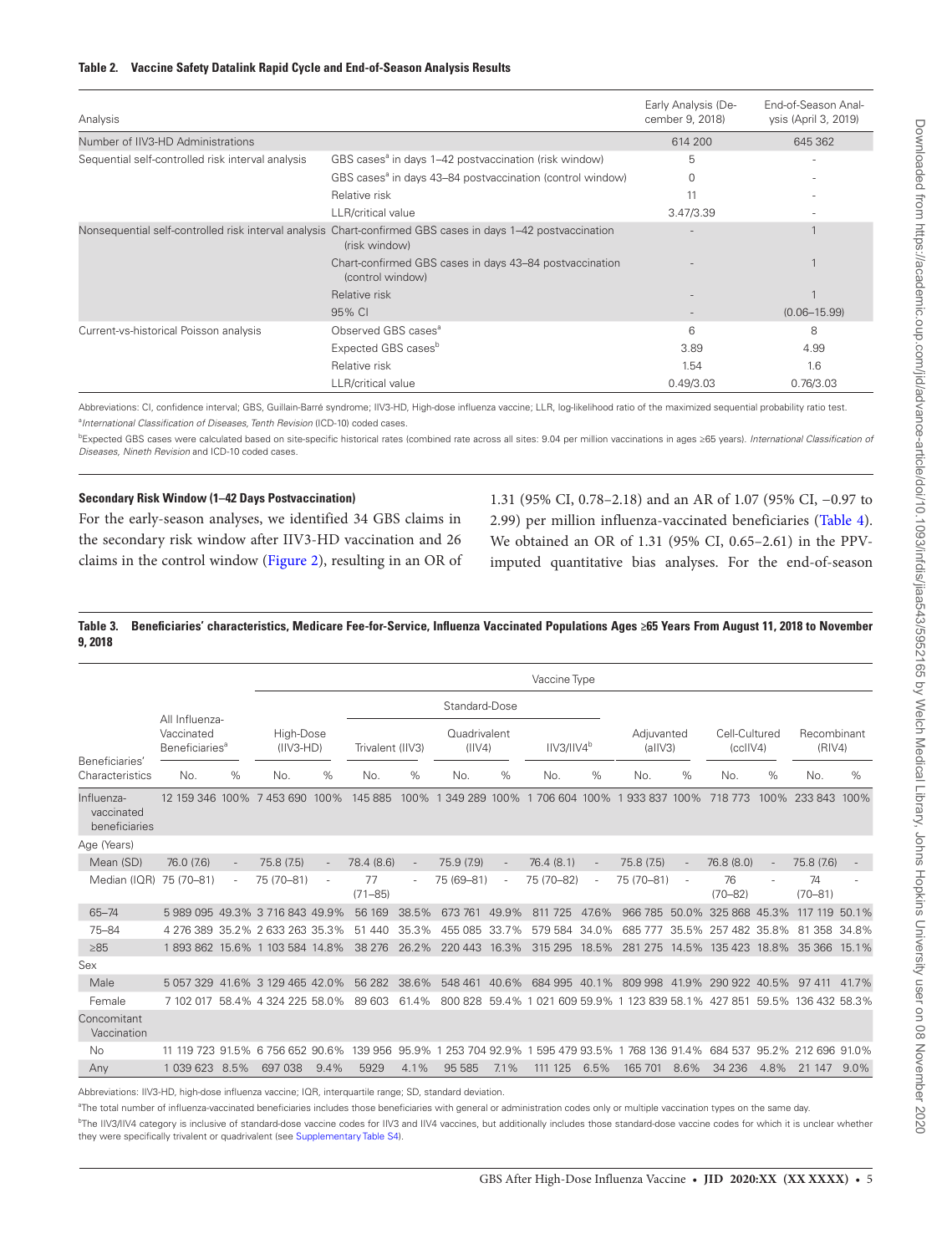

<span id="page-5-0"></span>Figure 2. Medicare Fee-for-Service population early-season self-controlled risk interval analysis, interval between influenza vaccination and Guillain-Barré syndrome diagnosis, beneficiaries ages ≥65 years, high-dose and all seasonal influenza vaccines combined; risk windows are 8–21 and 1–42 days postvaccination; control window is 43–84 days postvaccination.

analysis, we identified 37 and 33 GBS claims in the secondary risk and control windows, respectively ([Figure 3\)](#page-7-0), resulting in an OR of 1.12 (95% CI, 0.70–1.79) and an AR of 0.46 (95% CI, −1.42 to 2.29) per million influenza-vaccinated beneficiaries.

For the early-season analyses for all seasonal vaccines combined, we identified 52 GBS claims in the risk window and 42 in the control window ([Figure 2\)](#page-5-0), yielding an OR of 1.24 (95% CI, 0.82–1.86) and an AR of 0.82 (95% CI, −0.74 to 2.32) per million vaccinations. The PPV-imputed quantitative bias analyses produced similar results ([Table 4\)](#page-6-0). In the end-of-season analysis, we obtained an OR of 1.19 (95% CI, 0.82–1.71) and an AR of 0.69 (95% CI, −0.77 to 2.11) per million influenza-vaccinated beneficiaries. Seasonality adjustments did not appreciably change any of our estimates [\(Supplementary Material S10\)](http://academic.oup.com/jid/article-lookup/doi/10.1093/infdis/jiaa543#supplementary-data).

# **DISCUSSION**

The VSD and Medicare analyses did not find statistically significant increased GBS risks for IIV3-HD during the 2018–2019 season. The VSD rapid cycle analyses found that the LLR exceeded the critical value for IIV3-HD, but not for other influenza vaccines, and only when using binomial SCRI methods. When the VSD detected the statistical signal, the FDA, CMS, and CDC rapidly refined it in a larger database. In the earlyseason analyses using Medicare data, we found nonstatistically significant slightly elevated ORs, similar in magnitude to those observed in prior seasons [\[15,](#page-8-6) [16\]](#page-8-10). The findings from the Medicare end-of-season analyses were consistent with those from the early-season analyses. The chart review in the VSD confirmed 1 GBS case in the risk window and 1 in the control window, for an RR of 1.0; thus, the VSD did not confirm the initial statistical signal. This may be explained because the

VSD case definition for GBS was highly sensitive. The Medicare analyses including all 2018–2019 influenza vaccines combined found slightly elevated borderline statistically significant ORs in the 8- to 21-day risk window. As in prior seasons [\[1](#page-8-0), [10,](#page-8-5) [11,](#page-8-11) [15](#page-8-6), [16](#page-8-10)], in the 8- to 21-day risk window we identified a GBS rate slightly higher than that in the 42-day risk window.

Given that most seasonal influenza vaccines are administered during a short period early in the season, the rapid identification and evaluation of safety signals, as done here, can inform timely regulatory and public health decision making. The results of our early-season Medicare analyses may be sensitive to our choice of an early cutoff date; we restricted analyses to beneficiaries vaccinated up to November 9, 2018, so GBS cases in both risk and control windows would have a high probability of being observed by March 15, 2019. By this vaccination cutoff, approximately 84% of vaccinations were expected to have occurred, which translated into an SCRI analysis with approximately 81% of all the control window GBS cases for the season. We chose the November 9, 2018 cutoff of as a tradeoff between bias and precision. An earlier cutoff date would have included fewer vaccinations with higher claims maturity, resulting in less biased but more imprecise estimates. For the early-season analyses, we did not conduct chart review, which would have added substantial time to the effort, relying instead on the relatively high (71.2%) PPV of the ICD-10-CM GBS diagnosis code in primary discharge diagnosis position obtained during our 2015–2016 season investigation [[15\]](#page-8-6). It is reassuring that the results of the VSD's chart-confirmed nonsequential SCRI analyses were consistent with the Medicare results. In addition, we performed chart-confirmed end-of-season SCRI analyses in the Medicare database. Results including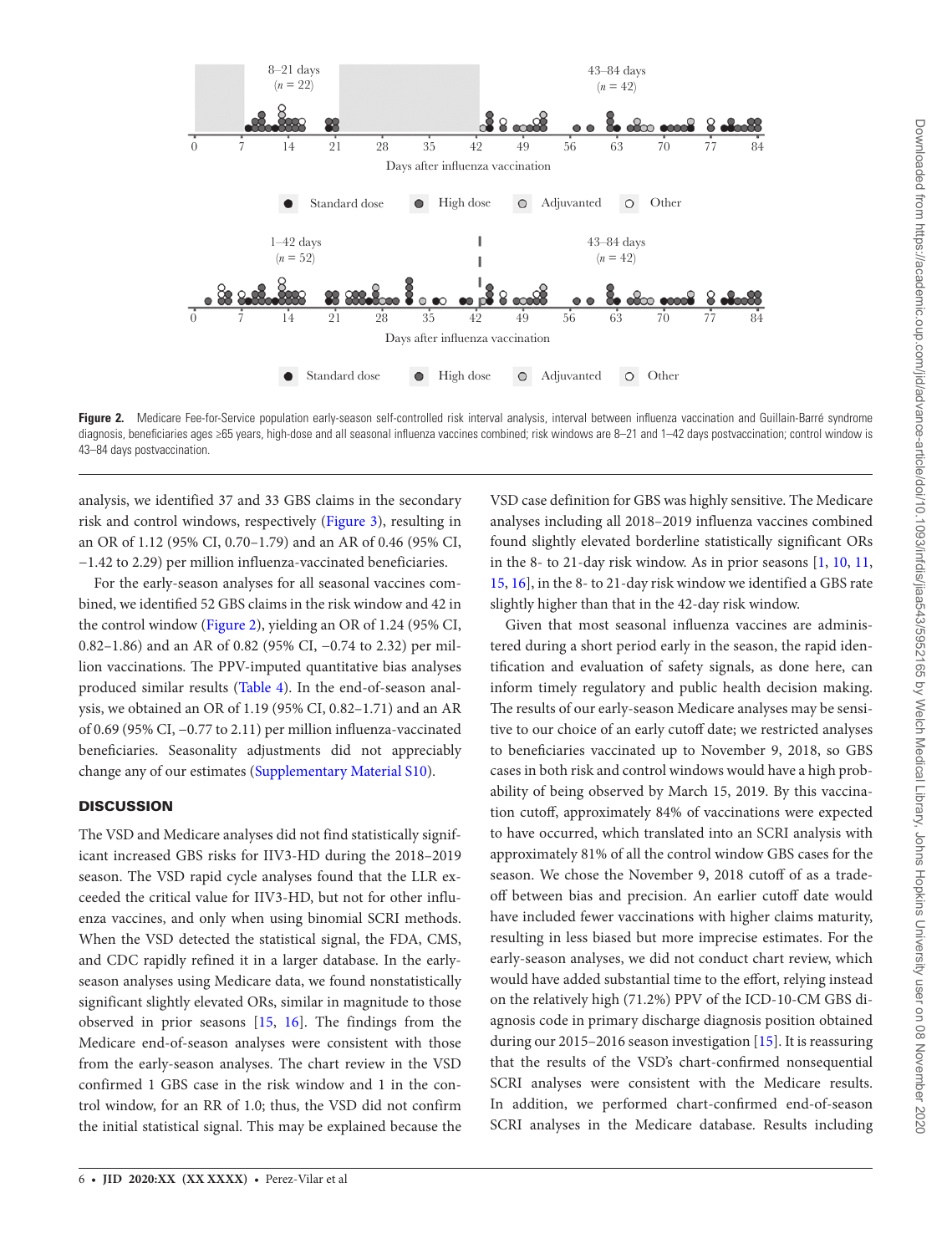<span id="page-6-0"></span>

|                                                                | Number of GBS<br>Cases |                   |               |                      |                   |                                                     | Attributable Risk                    |  |  |
|----------------------------------------------------------------|------------------------|-------------------|---------------|----------------------|-------------------|-----------------------------------------------------|--------------------------------------|--|--|
| Population                                                     | Risk<br>Window         | Control<br>Window | Odds<br>Ratio | Odds Ratio<br>95% CI | PValue            | Attributable Risk<br>(Per Million)<br>Vaccinations) | (Per Million Vaccinations)<br>95% CI |  |  |
| Early-Season: High-Dose Influenza-Vaccinated Beneficiaries     |                        |                   |               |                      |                   |                                                     |                                      |  |  |
| Risk Window: Days 8-21 Postvaccination                         |                        |                   |               |                      |                   |                                                     |                                      |  |  |
| Claims-based                                                   | 16                     | 26                | 1.85          | $(0.99 - 3.44)$      | .054              | 0.98                                                | $(-0.02 \text{ to } 1.82)$           |  |  |
| PPV-imputed quantitative bias<br>analysis                      | 11.38                  | 18.47             | 1.84          | $(0.78 - 4.31)$      | .162              | 0.69                                                | $(-0.29$ to $1.47)$                  |  |  |
| Risk Window: Days 1-42 Postvaccination                         |                        |                   |               |                      |                   |                                                     |                                      |  |  |
| Claims-based                                                   | 34                     | 26                | 1.31          | $(0.78 - 2.18)$      | .303              | 1.07                                                | $(-0.97$ to 2.99)                    |  |  |
| PPV-imputed quantitative bias<br>analysis                      | 24.21                  | 18.58             | 1.31          | $(0.65 - 2.61)$      | .449              | 0.76                                                | $(-1.20 \text{ to } 2.56)$           |  |  |
| End-of-Season: High-Dose Influenza-Vaccinated Beneficiaries    |                        |                   |               |                      |                   |                                                     |                                      |  |  |
| Risk Window: Days 8-21 Postvaccination                         |                        |                   |               |                      |                   |                                                     |                                      |  |  |
| Claims-based                                                   | 18                     | 33                | 1.64          | $(0.92 - 2.91)$      | .093              | 0.81                                                | $(-0.14 \text{ to } 1.63)$           |  |  |
| Risk Window: Days 1-42 Postvaccination                         |                        |                   |               |                      |                   |                                                     |                                      |  |  |
| Claims-based                                                   | 37                     | 33                | 1.12          | $(0.70 - 1.79)$      | .633              | 0.46                                                | $(-1.42$ to 2.29)                    |  |  |
| Early-Season: Influenza-Vaccinated Beneficiaries <sup>b</sup>  |                        |                   |               |                      |                   |                                                     |                                      |  |  |
| Risk Window: Days 8-21 Postvaccination                         |                        |                   |               |                      |                   |                                                     |                                      |  |  |
| Claims-based                                                   | 22                     | 42                | 1.57          | $(0.94 - 2.63)$      | .086              | 0.66                                                | $(-0.09 \text{ to } 1.33)$           |  |  |
| PPV-imputed quantitative bias<br>analysis                      | 15.67                  | 29.93             | 1.56          | $(0.78 - 3.15)$      | .211              | 0.46                                                | $(-0.27$ to $1.09)$                  |  |  |
| Risk Window: Days 1-42 Postvaccination                         |                        |                   |               |                      |                   |                                                     |                                      |  |  |
| Claims-based                                                   | 52                     | 42                | 1.24          | $(0.82 - 1.86)$      | .303              | 0.82                                                | $(-0.74 \text{ to } 2.32)$           |  |  |
| PPV-imputed quantitative bias<br>analysis                      | 37.03                  | 30.01             | 1.24          | $(0.71 - 2.14)$      | .449              | 0.58                                                | $(-0.92 \text{ to } 2.00)$           |  |  |
| End-of-Season: Influenza-Vaccinated Beneficiaries <sup>b</sup> |                        |                   |               |                      |                   |                                                     |                                      |  |  |
| Risk Window: Days 8-21 Postvaccination                         |                        |                   |               |                      |                   |                                                     |                                      |  |  |
| Claims-based                                                   | 28                     | 53                | 1.58          | $(1.00 - 2.51)$      | .049 <sup>b</sup> | 0.72                                                | $(0.00 - 1.36)$                      |  |  |
| Risk Window: Days 1-42 Postvaccination                         |                        |                   |               |                      |                   |                                                     |                                      |  |  |
| Claims-based                                                   | 63                     | 53                | 1.19          | $(0.82 - 1.71)$      | .354              | 0.69                                                | $(-0.77$ to 2.11)                    |  |  |

Abbreviations: CI, confidence interval; GBS, Guillain-Barré syndrome; PPV, positive predictive value.

aSeasonality-adjusted results are presented in [Supplementary Table S10](http://academic.oup.com/jid/article-lookup/doi/10.1093/infdis/jiaa543#supplementary-data).

bWith any influenza vaccine (including high-dose influenza vaccine).

all influenza vaccines were consistent with our main analyses [\(Supplementary Material S11](http://academic.oup.com/jid/article-lookup/doi/10.1093/infdis/jiaa543#supplementary-data)); we had insufficient power for the IIV3-HD analyses.

The VSD and Medicare FFS data have complementary capabilities. The VSD population includes more than 9 million individuals annually [\[27](#page-9-4)]. Among them, approximately 5.5 million received 2018–2019 influenza vaccinations [[28\]](#page-9-5). Because it includes all ages, VSD is able to perform surveillance among persons <65 years of age, few of whom are enrolled in Medicare. The VSD also includes Medicare beneficiaries enrolled in Part C (Medicare Advantage), representing over one third of the overall Medicare population (Part C beneficiaries are not included in the Medicare FFS data used by the FDA-CMS collaboration). However, given that multiple influenza vaccines are indicated for use in different age groups in the United States, VSD surveillance may be insufficiently powered to assess small associations between GBS and some seasonal influenza vaccines. However, it provides direct access to medical records, essential for case

confirmation. For a rare condition such as GBS, the VSD could detect an overall increased GBS risk of 1 per million within 10 weeks of the start of vaccination [[41](#page-9-19)]. In contrast, the Medicare database contains a much larger and uniform population.

It includes >60 million individuals, with >17 million FFS influenza vaccine recipients, providing ample power for evaluating rare outcomes. It is particularly well suited for assessing vaccine safety because it is the largest cohort of US older adults with individually linked data containing demographic, diagnostic, and vaccination information. Furthermore, it is a singlepayer system, which should decrease data source heterogeneity. However, one limitation is that there may be underascertainment of vaccinations administered outside of Medicare [\[42](#page-9-20)]. Thus, we restricted our analyses to influenza-vaccinated FFS beneficiaries. An additional potential limitation for our Medicare analyses is that we only included cases with hospital discharge diagnoses of GBS in the primary position, which could have led to an underestimation of GBS cases. However, GBS is a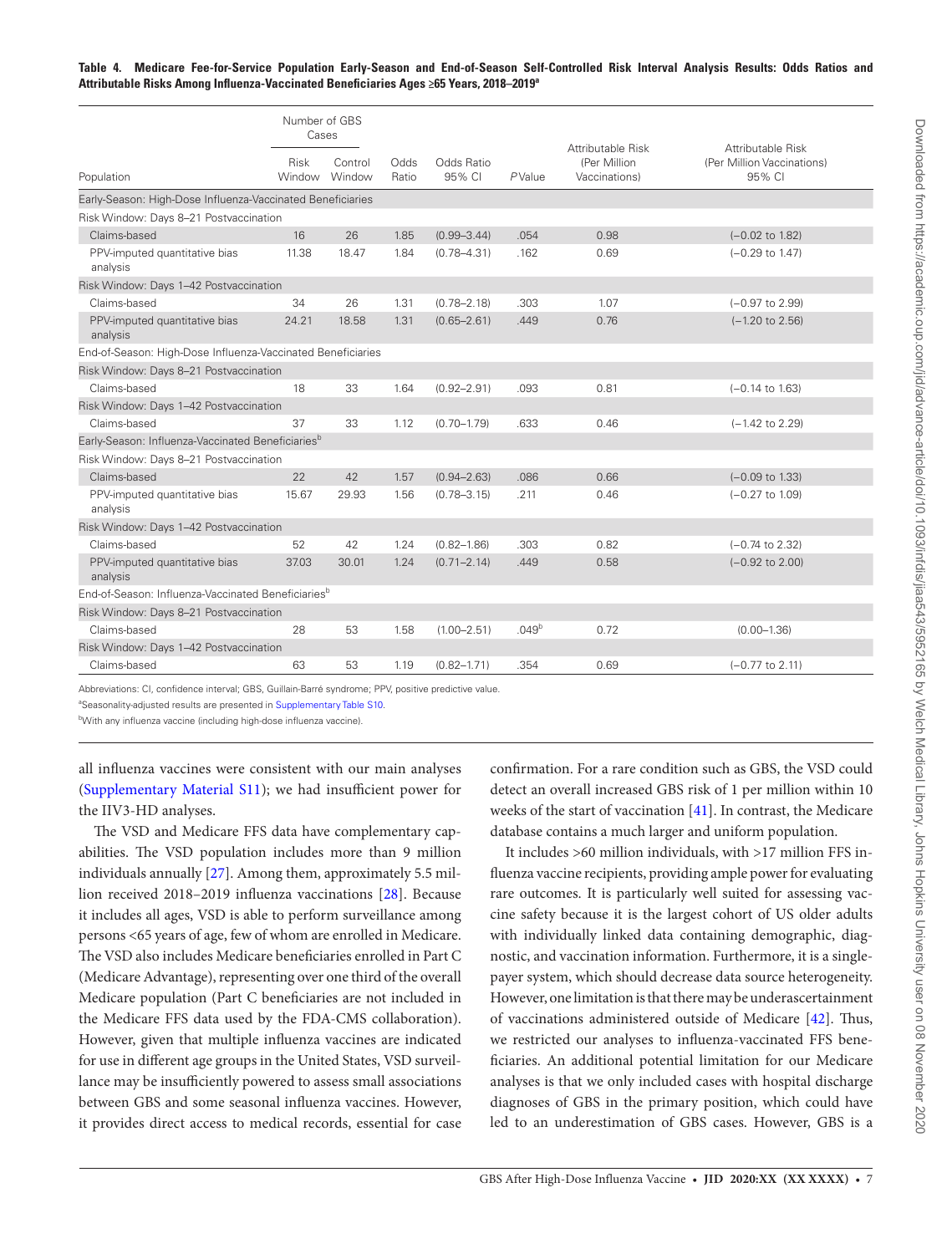

<span id="page-7-0"></span>Figure 3. Medicare Fee-for-Service population end-of-season self-controlled risk interval analysis, interval between influenza vaccination and Guillain-Barré syndrome diagnosis, beneficiaries ages ≥65 years, high-dose and all seasonal influenza vaccines combined; risk windows is 8–21 and 1–42 days postvaccination; control window is 43–84 days postvaccination.

well defined acute disease with serious clinical sequelae that usually requires hospitalization rapidly [[10\]](#page-8-5). In addition, prior FDA-CMS work found that the PPV of the ICD-9-CM diagnosis code for GBS in secondary diagnosis positions was significantly lower (7.8%) than in the first diagnosis position (68.2%) [\[10](#page-8-5)]. Another limitation is that, by defining the inclusion criteria with respect to vaccination (as opposed to GBS onset), we could have biased the analysis towards finding more cases in the risk window. We used this requirement because of the importance of including beneficiaries as comparable as possible with respect to their GBS experience before vaccination date, given the known association of GBS with prior influenza vaccinations [\[1,](#page-8-0) [9](#page-8-4)[–12](#page-8-12), [14,](#page-8-13) [15](#page-8-6), [22](#page-9-0)]. In addition, GBS is a very rare disease, and recurrent GBS is even more rare. However, to address this concern, we conducted a sensitivity analysis for which we required 183 days of clean period before the GBS hospitalization, thus standardizing the clean period requirement for all cases. The results of this analysis (data not shown) exactly matched results using our original case definition. Moreover, because of power limitations, our protocol did not include an analysis restricted to GBS cases without respiratory or gastrointestinal illness within 42 days before GBS onset, which have been shown as potential confounders in prior studies [[43](#page-9-21)]. However, as part of the chart-confirmed supplementary analyses, we noted a history of antecedent respiratory or gastrointestinal illness within 42 days before onset of GBS symptoms in 23 (36%) of 64 chartconfirmed GBS cases. Although numbers were small, we additionally determined there was a potential imbalance in the number of such cases in the risk and control periods (data not shown). The impact of these confounders should be further investigated in subsequent multiseason analyses.

## **CONCLUSIONS**

This collaborative effort, in which the VSD detected an early statistical signal that was rapidly evaluated in both VSD and Medicare, did not exclude an association between 2018–2019 IIV3-HD and GBS, but it determined that, if such risk existed, it was low, similar in magnitude to that observed in prior seasons [[15,](#page-8-6) [16](#page-8-10)]. This reassuring finding highlights the benefits of providing timely GBS surveillance results and the robustness of federal surveillance efforts. Our findings were consistent with the US package insert of all influenza vaccines that warn—although with inconclusive evidence—of a minimally increased GBS risk. Despite slightly elevated GBS risk estimates for some seasons, the benefits of influenza vaccines in preventing influenza morbidity and mortality heavily outweigh these potential GBS risks.

# Supplementary Data

Supplementary materials are available at The *Journal of Infectious Diseases* online. Consisting of data provided by the authors to benefit the reader, the posted materials are not copyedited and are the sole responsibility of the authors, so questions or comments should be addressed to the corresponding author.

#### **Notes**

*Acknowledgments.*We thank Drs. Rositsa Dimova and Douglas Pratt (US Food and Drug Administration) for insightful review of the manuscript and Shruti Parulekar, Patrick Leonard, Manzi Ngaiza, and Yoganand Chillarige (Acumen LLC) for support with analytics and coordination. The Vaccine Safety Datalink thanks Oluwatosin Olaiya, Dr. Steven J. Jacobsen, and each site: HealthPartners Institute (Minneapolis, MN), Marshfield Clinic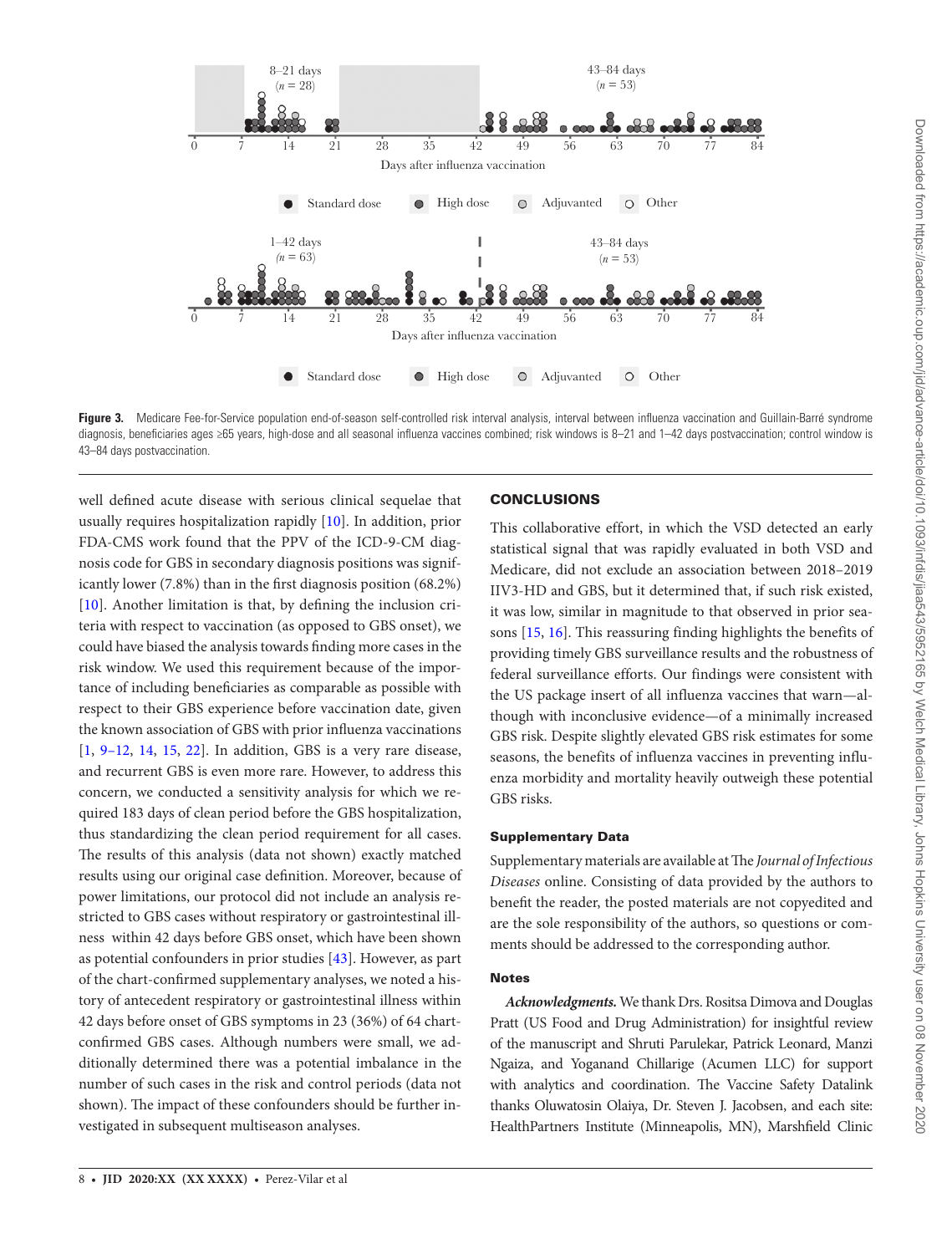Research Institute (Marshfield, WI), and Kaiser Permanente of Colorado (Denver), Northwest (Portland, OR), Northern California (Oakland, CA), Southern California (Pasadena, CA), and Washington (Seattle, WA).

*Disclaimer.* The manuscript was subject to administrative review before submission, but this review did not alter its content. The views expressed are those of the authors and not necessarily those of the Department of Health and Human Services, the US Food and Drug Administration, the Centers for Disease Control and Prevention, or the Centers for Medicare & Medicaid Services.

*Financial support.* The US Food and Drug Administration and the Centers for Medicare & Medicaid Services funded this study through an interagency agreement. The US Centers for Disease Control and Prevention Vaccine Safety Datalink IDIQ contract supported the Vaccine Safety Datalink work.

*Potential conflicts of interest.* The authors are employees or contractors of the US Food and Drug Administration, the Centers for Disease Control and Prevention, or the Centers for Medicare & Medicaid Services. All authors have submitted the ICMJE Form for Disclosure of Potential Conflicts of Interest. Conflicts that the editors consider relevant to the content of the manuscript have been disclosed.

# **References**

- <span id="page-8-0"></span>1. Schonberger LB, Bregman DJ, Sullivan-Bolyai JZ, et al. Guillain-Barré syndrome following vaccination in the national influenza immunization program, United States, 1976–1977. Am J Epidemiol **1979**; 110:105–23.
- 2. Langmuir AD. Guillain-Barré syndrome: the swine influenza virus vaccine incident in the United States of America, 1976-77: preliminary communication. J R Soc Med **1979**; 72:660–9.
- <span id="page-8-1"></span>3. Langmuir AD, Bregman DJ, Kurland LT, Nathanson N, Victor M. An epidemiologic and clinical evaluation of Guillain-Barré syndrome reported in association with the administration of swine influenza vaccines. Am J Epidemiol **1984**; 119:841–79.
- <span id="page-8-2"></span>4. Hurwitz ES, Schonberger LB, Nelson DB, Holman RC. Guillain-Barre syndrome and the 1978–1979 influenza vaccine. N Engl J Med **1981**; 304:1557–61.
- 5. Kaplan JE, Katona P, Hurwitz ES, Schonberger LB. Guillain-Barre syndrome in the United States, 1979–1980 and 1980– 1981. Lack of an association with influenza vaccination. JAMA **1982**; 248:698–700.
- 6. Lasky T, Terracciano GJ, Magder L, et al. The Guillain-Barre syndrome and the 1992–1993 and 1993–1994 influenza vaccines. N Engl J Med **1998**; 339:1797–802.
- 7. Roscelli JD, Bass JW, Pang L. Guillain-Barre syndrome and influenza vaccination in the US Army, 1980–1988. Am J Epidemiol **1991**; 133:952–5.
- 8. Juurlink DN, Stukel TA, Kwong J, et al. Guillain-Barré syndrome after influenza vaccination in adults: a populationbased study. Arch Intern Med **2006**; 166:2217–21.
- <span id="page-8-4"></span>9. Burwen DR, Sandhu SK, MaCurdy TE, et al. Surveillance for Guillain-Barré syndrome after influenza vaccination among the medicare population, 2009–2010. Am J Public Health **2012**; 102:1921–7.
- <span id="page-8-5"></span>10. Polakowski LL, Sandhu SK, Martin DB, et al. Chartconfirmed Guillain-Barre syndrome after 2009 H1N1 influenza vaccination among the Medicare population, 2009–2010. Am J Epidemiol **2013**; 178:962–73.
- <span id="page-8-11"></span>11. Dodd CN, Romio SA, Black S, et al. International collaboration to assess the risk of Guillain Barré syndrome following influenza A (H1N1) 2009 monovalent vaccines. Vaccine **2013**; 31:4448–58.
- <span id="page-8-12"></span>12. Salmon DA, Proschan M, Forshee R, et al. Association between Guillain-Barre syndrome and influenza A (H1N1) 2009 monovalent inactivated vaccines in the USA: a metaanalysis. Lancet **2013**; 381:1461–8.
- 13. Baxter R, Bakshi N, Fireman B, et al. Lack of association of Guillain-Barré syndrome with vaccinations. Clin Infect Dis **2013**; 57:197–204.
- <span id="page-8-13"></span>14. Romio S, Weibel D, Dieleman JP, et al. Guillain-Barre syndrome and adjuvanted pandemic influenza A (H1N1) 2009 vaccines: a multinational self-controlled case series in Europe. PLoS One **2014**; 9:e82222.
- <span id="page-8-6"></span>15. Arya D, Said M, Izurieta HS, et al. Surveillance for Guillain-Barré syndrome after 2015–2016 and 2016–2017 influenza vaccination of medicare beneficiaries. Vaccine **2019**; 37:6543–49.
- <span id="page-8-10"></span>16. Perez-Vilar S, Wernecke M, Arya D, et al. Surveillance for Guillain-Barre syndrome after influenza vaccination among U.S. Medicare beneficiaries during the 2017–2018 season. Vaccine **2019**; 37:3856–65.
- <span id="page-8-3"></span>17. Sandhu SK, Hua W, MaCurdy TE, et al. Near real-time surveillance for Guillain-Barre syndrome after influenza vaccination among the Medicare population, 2010/11 to 2013/14. Vaccine **2017**; 35:2986–92.
- 18. Forshee RA, Hu M, Arya D, et al. A simulation study of the statistical power and signaling characteristics of an early season sequential test for influenza vaccine safety. Pharmacoepidemiol Drug Saf **2019**; 28:1077–85.
- <span id="page-8-7"></span>19. MaCurdy T. Updating sequential probability ratio test for real-time surveillance of vaccine/drug safety. In: ASA Biopharmaceutical Section Statistics Workshop. Washington DC; **2012**.
- <span id="page-8-8"></span>20. Li R, Stewart B, McNeil MM, et al. Post licensure surveillance of influenza vaccines in the Vaccine Safety Datalink in the 2013–2014 and 2014–2015 seasons. Pharmacoepidemiol Drug Saf **2016**; 25:928–34.
- <span id="page-8-9"></span>21. Greene SK, Kulldorff M, Lewis EM, et al. Near real-time surveillance for influenza vaccine safety: proof-of-concept